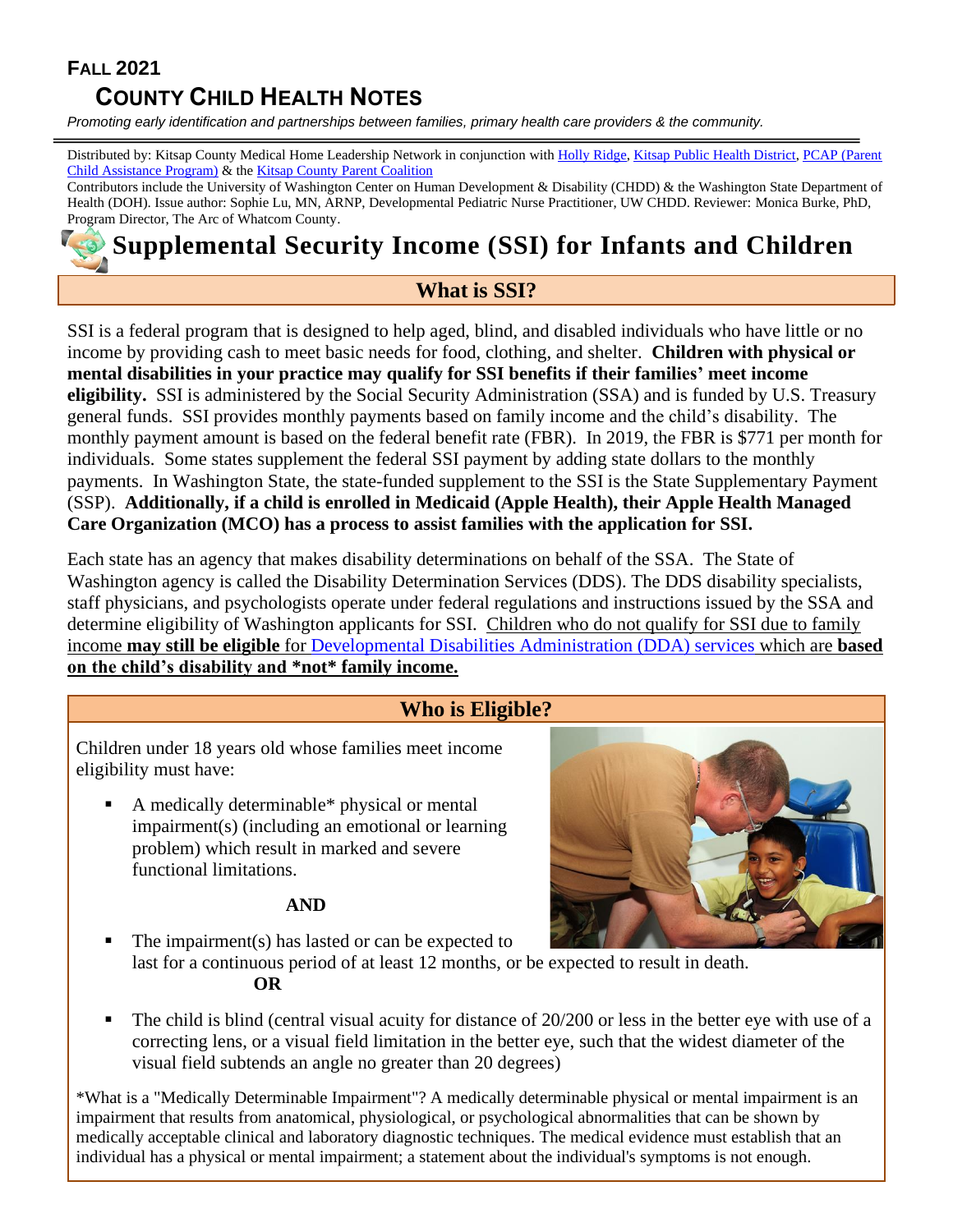# **What is the Role of the Primary Care Provider?**

As the medical home, the primary care provider can help make families aware of SSI and serve as a repository for information they will need to apply for SSI.

- Provide complete and detailed clinical findings (including any results of physical, intelligence, developmental, and mental status examinations), laboratory results, and imaging.
- **Exercify the diagnosis (statement of disease or** injury on the basis of signs, symptoms, etc.).
- Include at least a 12-month medical history.
- Review treatments prescribed with response and prognosis.
- Use specific terms and include results from specific clinical tests mentioned in the [childhood Listing of Impairments](https://www.ssa.gov/disability/professionals/bluebook/ChildhoodListings.htm) (if they were obtained).
- State the probable duration of the impairment.
- Describe the nature and limiting effects of the impairment(s) on the child's ability to function in an age-appropriate manner and to perform age-appropriate daily activities.

**If the available information obtained from the treating providers is insufficient for determining disability, the DDS agency can arrange and pay for a consultative examination by a treating physician or, if a treating physician is unable or unwilling to conduct the examination, by an independent physician.**

# **What to Tell Families About the SSI Application Process**



\*Parents have the right to proceed with the application even if the interviewer indicates the child may not be financially eligible.

# **Presumptive Disability**

The state DDS agency may take 3-5 months to decide if a child meets the criteria for disability. For some medical conditions, there can be immediate SSI payments for up to six months, while the state agency decides if a child has a qualifying disability. These may include:

- Birth weight below 2 lbs, 10 oz (1200) grams)
- Cerebral palsy
- Down syndrome
- Symptomatic HIV infection
- Muscular dystrophy
- Severe intellectual disability (age 4 years or older)
- **Total blindness**
- Total deafness

If the state agency ultimately decides that a child's disability is not severe enough for SSI, the family won't have to pay back the SSI payments that their child received.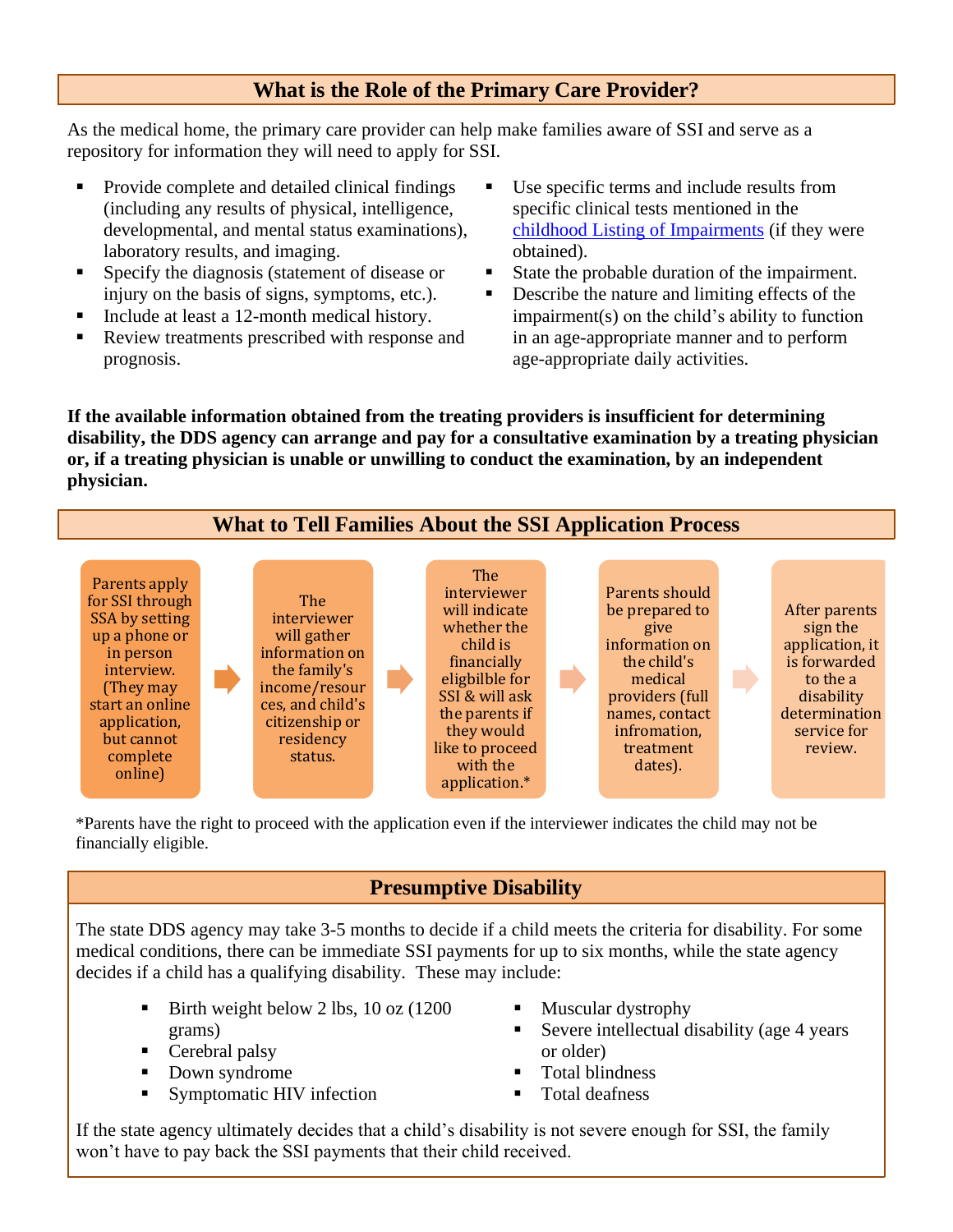| <b>Special Needs Information and Resources</b> |                                                                                                             |                                                                                                                             |  |
|------------------------------------------------|-------------------------------------------------------------------------------------------------------------|-----------------------------------------------------------------------------------------------------------------------------|--|
| <b>Regional:</b>                               | WithinReach Family Health<br>Hotline                                                                        | 1-800-322-2588, 1-800-833-6388 TTD<br>http://www.parenthelp123.org/<br>Spanish: http://www.parenthelp123.org/es/            |  |
|                                                | The Arc of WA State - Federal<br><b>Benefits and State Services</b>                                         | https://arcwa.org/index.php/library/federal_benefits_and_state_serv<br>ices                                                 |  |
|                                                | SSI for Children Under 18 - Good<br>information sheet from Whatcom<br><b>County Public Health</b>           | https://whatcomtakingaction.org/2016/04/22/ssi-for-children-under-<br>$age-18/$                                             |  |
|                                                | Ready, Set, know: SSP a cash<br>benefit alternative to IFS – from<br><b>Informing Families website</b>      | https://informingfamilies.org/wp-<br>content/uploads/2015/07/Bulletin_SSP_FINAL-1.pdf (copy and<br>paste link into browser) |  |
| <b>National:</b>                               | AAP Policy Statement - SSI for<br>Children and Youth With<br><b>Disabilities</b>                            | https://pediatrics.aappublications.org/content/124/6/1702                                                                   |  |
|                                                | Childhood Disability: SSI Program<br>- A Guide for Physicians and<br><b>Other Health Care Professionals</b> | https://www.ssa.gov/disability/professionals/childhoodssi-<br>pub048.htm                                                    |  |
|                                                | Listing of Impairments -<br>Childhood Listings (Part B)                                                     | https://www.ssa.gov/disability/professionals/bluebook/ChildhoodLi<br>stings.htm                                             |  |
|                                                | SSI Child Disability Starter Kit<br>(for children under age 18)                                             | https://www.ssa.gov/disability/disability starter kits child eng.ht<br>m                                                    |  |
|                                                | Online Child Disability Report to<br>start the SSI application process.                                     | https://secure.ssa.gov/apps6z/i3820/main.html                                                                               |  |
|                                                | SSA Brochure - Benefits For<br><b>Children With Disabilities</b>                                            | https://www.ssa.gov/pubs/EN-05-10026.pdf (copy and paste link<br>into browser)                                              |  |
|                                                | Understanding SSI for Children                                                                              | https://www.ssa.gov/ssi/text-child-ussi.htm<br>(scroll down to "deeming section" for income eligibility info)               |  |
|                                                | Appeal A Decision - SSA                                                                                     | http://www.ssa.gov/disabilityssi/appeal.html                                                                                |  |